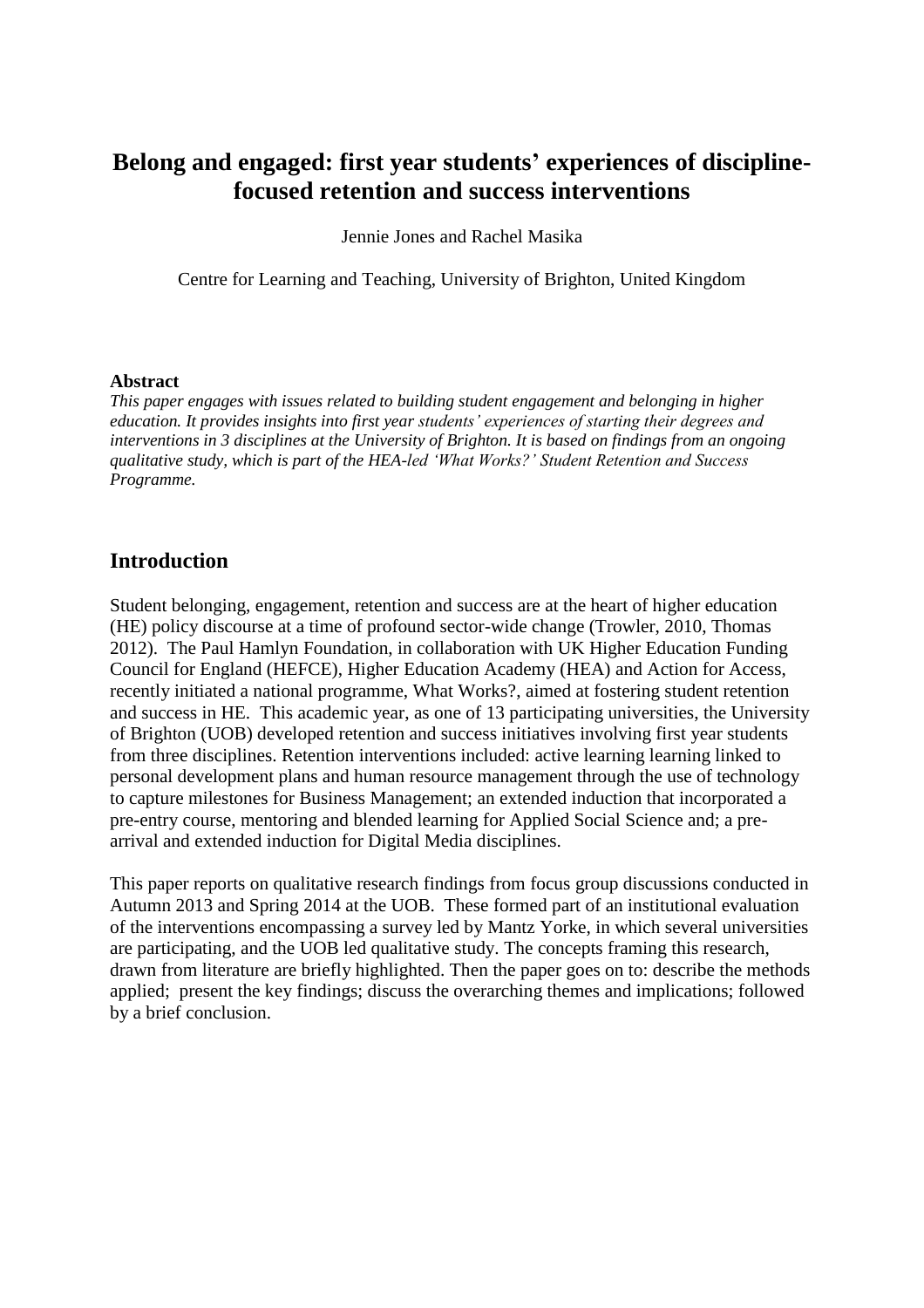## **Retention, Success, Belonging and Engagement**

Retention, the extent to which learners remain in HE to complete a programme within a set period (Jones, 2008), has been closely associated with student success. While the term success has varied connotations, the current UK emphasis on student success has been retention. Thomas (2012) suggested that a strong sense of belonging was an important factor in students' completion of their courses; and that student belonging is associated with academic and social engagement encompassing: students' sense of being accepted, valued, included and encouraged by others (teachers and peers), and feeling part of classroom life and activity.

Belonging as engagement emphasises collectivism, collaboration and social participation as key motivational, cognitive and behavioural components to students' successful learning and student experience. Thomas (2012) argues that students' positive human experiences are crucial for academic success – finding friends, feeling confident and feeling part of a course and institution. Gun and Fisk (2013, p 23) cite 'affective characteristics, evidenced by forms of psycho-social interaction in the teaching spaces with students' as a key facet of dynamically engaged teaching practice.

Although some curricula design assume learning is an individual process, Wenger (2009) argues that learning has to be placed in the context of lived experience of participation in the social world. Tinto (2003) concludes that students tend to learn better together and describes some collaborative pedagogies and curricular structures of learning communities. Hence, universities might consider how: curricula could be reorganised to provide for sustained engagement between teachers and students; teaching can be organised to create student learning communities; and how to convey the message to students that they belong (Thomas, 2012).

Wenger's social theory of learning (2009) provided a relevant conceptual framework to situate our research as it advances a multi-dimensional view of learning. Wenger (2009) argues that learning is based on social participation, involving students actively participating in social community learning activities, constructing identities within these communities and meaning-making within this context. This theory integrates various interconnected components (see Figure 1) to characterise social participation as a process of learning and knowing.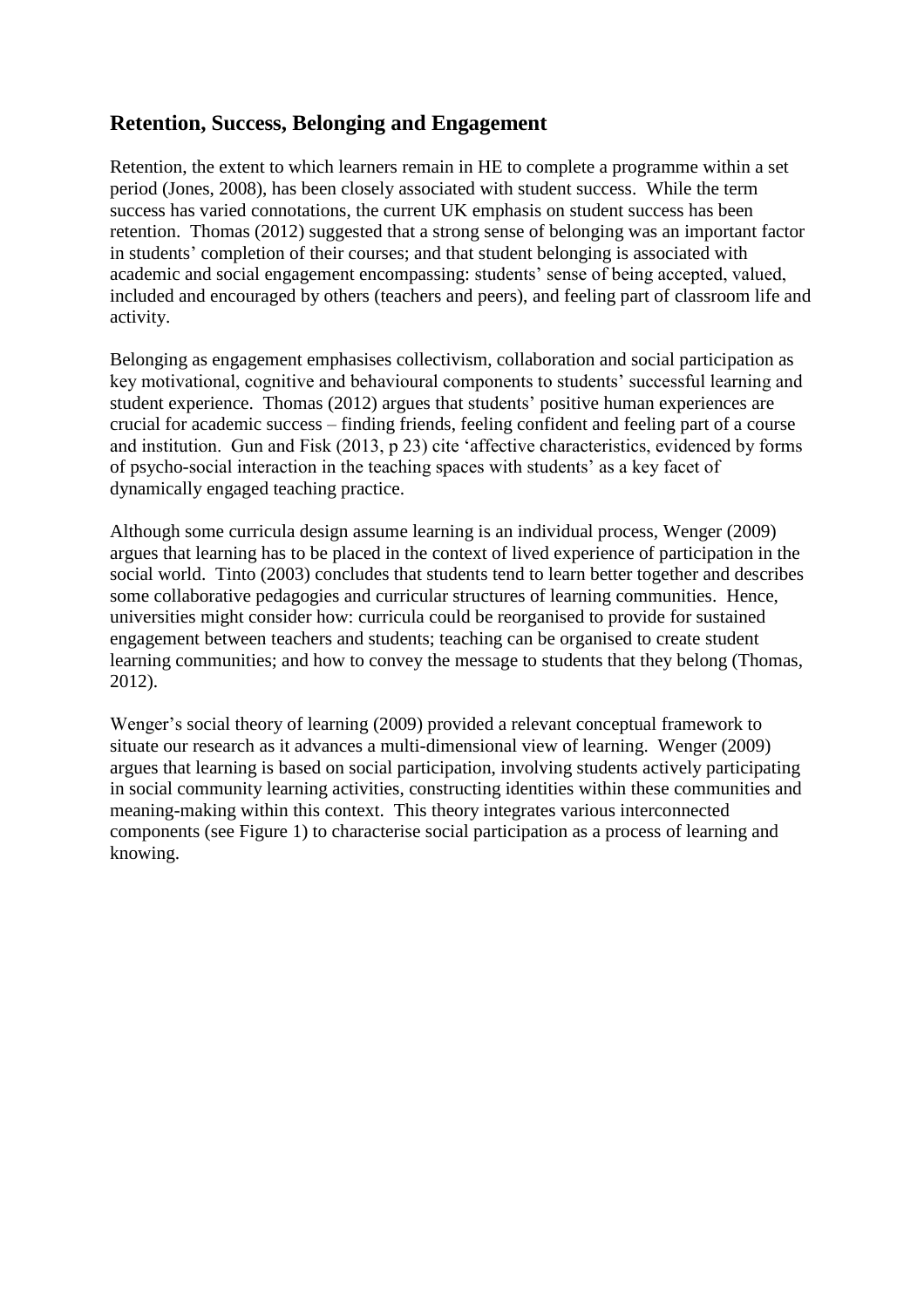

### Figure 1: Components of Wenger's Social Theory of Learning

The learning communities concept is also central to Wenger's (2009) social theory of learning, and its' underlying collaborative pedagogy is based on principles of shared knowledge, knowing and responsibility (Tinto, 2003). Wenger (2009) argues that HE membership of communities of practice involves learning practices that are personally transformative, where students must engage and contribute. Tinto (2003) found that students in learning communities tended to: form self-supporting groups beyond the classroom;, spent more time together out of class in more supportive ways than students in traditional standalone classes and; were more actively involved in classroom learning even after class. This enabled students to bridge the divide between academic classes and social conduct that characterises student life, where they tended to learn and make friends. Participation in learning communities thus enhanced students' quality of learning. They perceived themselves as more engaged academically and socially; and persisted at a substantially higher rate than students in a traditional curriculum.

Closely associated to the concept of Learning Communities, our conceptual framework is also informed by the concept that a sense of belonging is central to student success (Thomas, 2012; Yorke, 2013). Thomas (2012) suggests that student belonging is achieved through peer learning and support, including: positive working relationships with students and staff that help to build students' identities as successful HE learners; and HE experiences that relate to students' lives and future aspirations**.** Yorke (2013) proposes three interlocking spheres (academic, social and professional services) to instigate a sense of belonging, which maximise the potential of student retention and success and his model for evaluating belonging focuses on four conceptual themes (motivation, a sense of belonging, confidence and engagement).

Wenger's model examines the complexity and interaction of these diverse factors related to students' learning and engagement. It also aligns with Yorke's conceptual themes in that it describes and conceptualises the community, practices, meaning and identity dimensions that are imperative for fostering motivation, nurturing a sense of belonging, building confidence and engaging students. Combined, the two conceptualisations offer a powerful framework for both designing targeted pre-entry, induction and upon entry programme activities; and evaluating them qualitatively.

**Source: Wenger (2009, p 212)**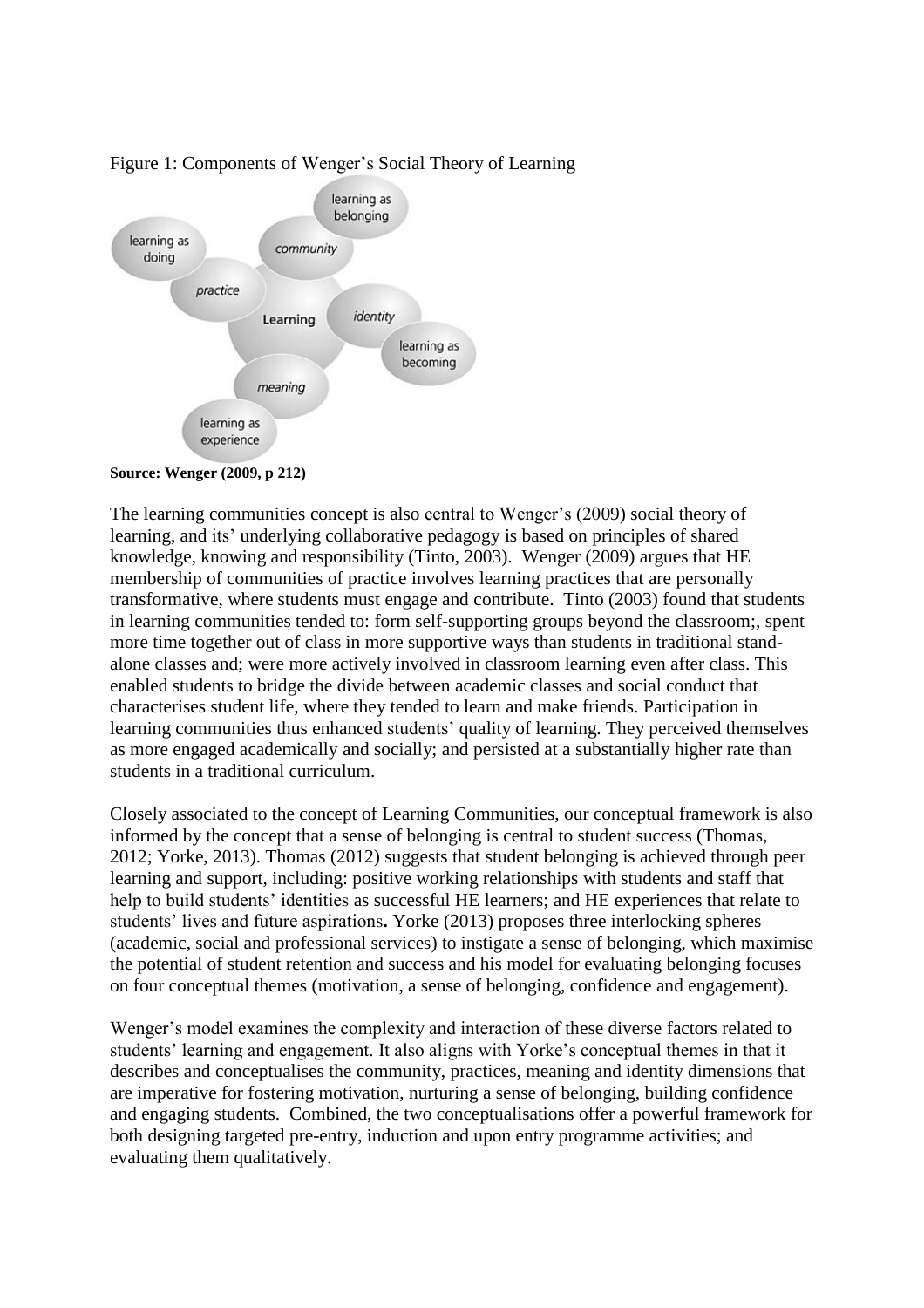## **Method**

As part of the wider HEA-led What Works project, the UOB qualitative study aimed to investigate students' perspectives and experiences of starting their degrees including new retention initiatives introduced in three disciplines at the UOB (Business Management, Applied Social Science and Digital Media). For Business Management and Applied Social Science, 1½ hour long focus groups, were conducted in two stages in Autumn 2013 and Spring 2014. There was a single focus group for Digital Media in 2014. This paper presents the findings of the first focus groups with 9 Business Management students, 7 Applied Social Social Science students, and 8 Digital Media students.

An Appreciate Inquiry (AI) approach was applied to the focus group discussion design to elicit both positive and negative experiences as well as propositions for improvments. AI typically involves stakeholders, including students, in the development of their institution through group discussion. In the context of this study, the moderators posed semi-structured questions to group participants, which focused on beneficial aspects of retention interventions that they experienced. Participants were able build on their positive perceptions and experiences of interventions, as a means to explore possibilities in terms of the future development (Fitzgerald, Murrell and Newman, 2002). AI enabled opportunities for participants to talk about problems. As Bushe advises (2007) when negative views did emerge during focus groups they were explored with the objective of eliciting suggestions for positive change and solutions to problems. Appreciative Inquiry research participants, such as UOB students, feel valued and empowered when they are sharing ownership of organisational development (Boyd and Bright, 2007). Hence, AI was considered an appropriate research approach with which to engage students in the context of this project. General themes for the AI focus group discussions were drawn from recent literature including the Student Retention and Success report (Thomas, 2012) and Mantz Yorke's What Works survey questionnaire including: motivation, belonging, confidence and engagement (Yorke, 2013).

Data was initially categorised within the AI phases of discovery (positive aspects) dream (envisioning future developments) and design (consolidation). It was then analysed thematically highlighting aspects of students' experiences that were beneficial, including elements of interventions that were working effectively, and aspects of interventions that may be enhanced. Cross-sectional content analysis was adopted to establish recurring themes within and across focus groups. In presenting the data we refer to the conceptual work of Wenger (2009), Yorke (2013), Tinto (2003) and Thomas (2012). The following findings are presented as three discipline-specific case studies, followed by a discussion of overarching cross-disciplinary findings and implications.

## **Findings**

### **Case study 1: Business Management**

### **Background**

At the UOB, current first year Business Management students are enrolled on a 'Developing Academic and Employability Skills' module, which aims to support and enhance students' key skills necessary for success in their degrees and future employment. In this context, as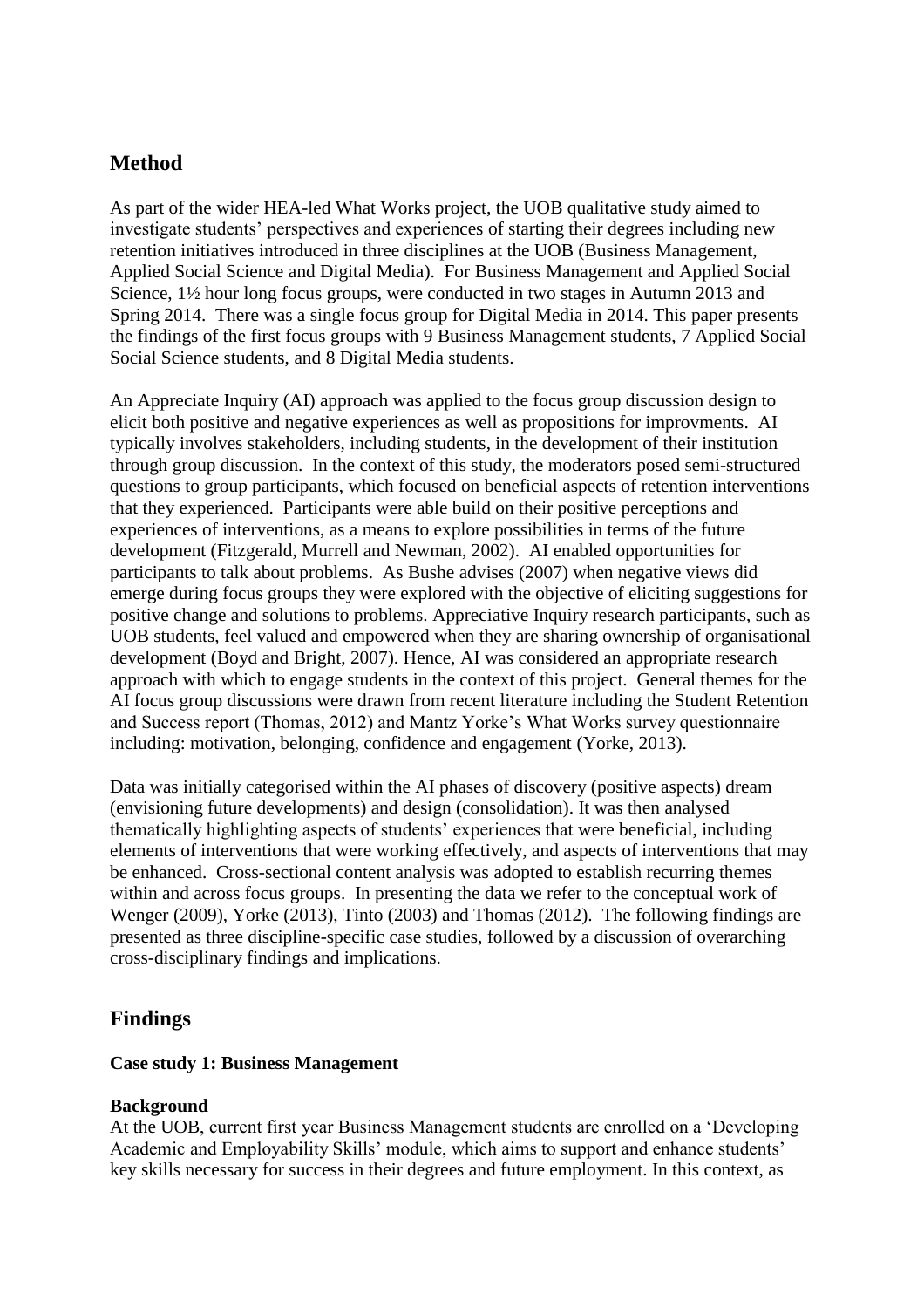part of the What Works programme at the UOB, an intervention was introduced in 2013 including a blended learning Mahara web resource, 'My Uni Course', which aimed to foster students' sense of belonging and motivation. As a part of this intervention students were required to write reflectively on their experiences and learning linked to 10 separate milestones; and to create a webpage that included milestones that they have achieved.

### **Benefits...**

Linking back to the intervention's aims, some focus-group participants highlighted the following benefits of using My Uni Course milestones, including:

- Opportunities for self-reflection
- Building blocks for learning
- A record of learning development
- A means to receive feedback from staff
- A safety net for students

### **Issues...**

However, most participants discussed the following demotivating aspects of the web resource. The first milestone relating to early settling in experiences at university was described as insufficiently challenging and unrelated to academic work. Explanation was lacking regarding My Uni Course's purpose. Compared to Facebook and Basecamp, participants found this website complicated. Participants also felt overwhelmed on top of other responsibilities, assignments and engagements.

### **Development opportunities...**

Despite these issues, most participants acknowledged that My Uni Course was potentially a useful way of setting goals and looking back on stages of achievement. Participants generally felt that articulating *milestones*, and keeping a record of achievements, would help them to feel in control and clarify the steps taken on their academic journey. Within this context participants described varied beneficial types of targets and related information:

- Deadlines and how to meet them
- How to achieve good grades
- A time management timetable
- How to attain a work placement related to their chosen career

The motivational value of using My Uni Course as a peer discussion forum, and a means to broaden perspectives, was also often mentioned. In this context, some participants wanted a more open forum for debate across Business disciplines, providing a competitive element. Developing debating skills online was also felt to support academic writing development, where shared writing is engaging.

In order to better motivate students participants agreed that My Uni Course should incorporate:

- A first milestone related to academic work or the first six weeks transition at university including academic experiences
- Publicity for social events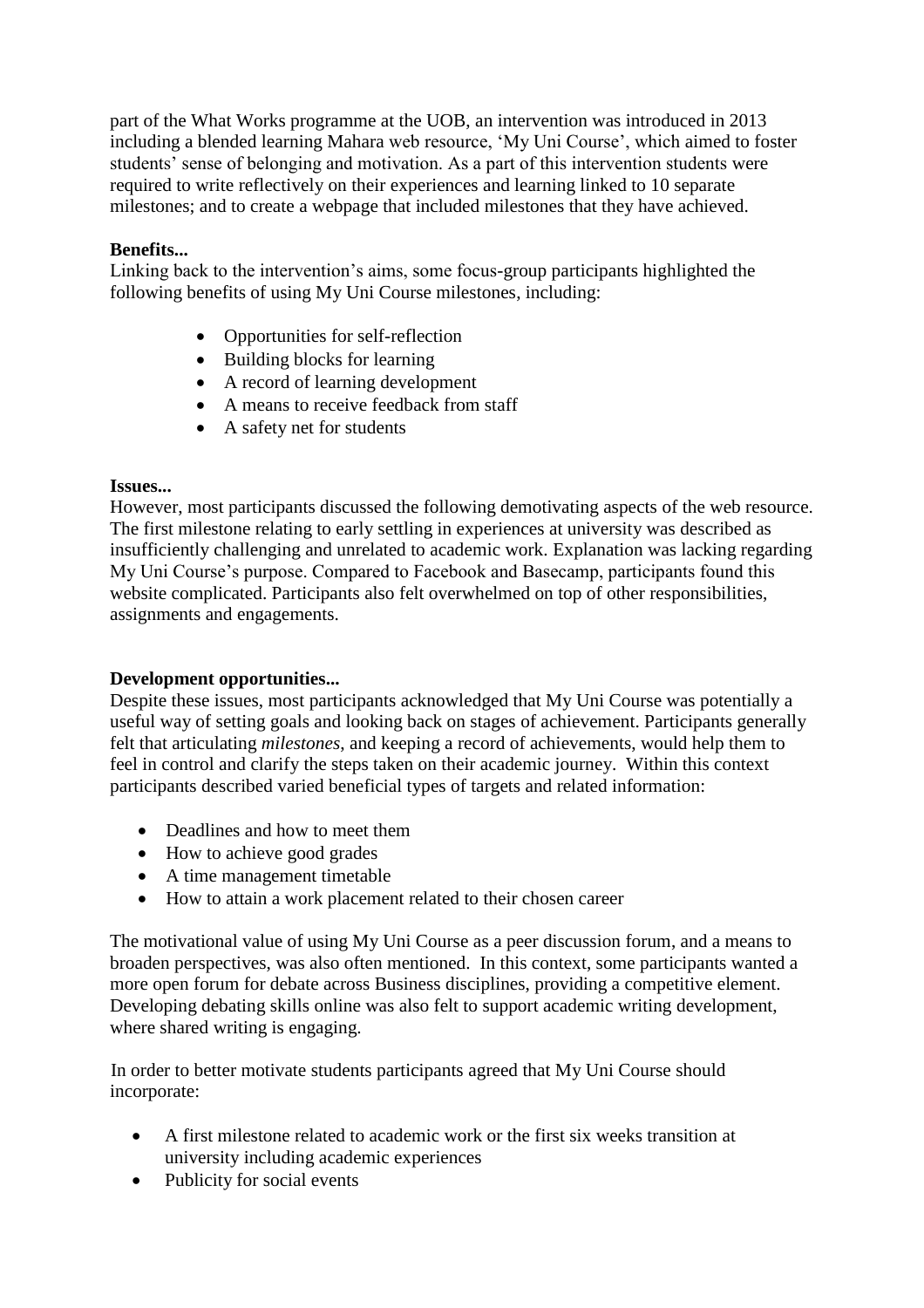- Links to the external business world e.g. industry experts
- Improved accessibility
- Incentives for each milestone reached
- A clearer explanation of its purpose

### **Case Study 2 Applied Social Science**

### **Background**

In Applied Social Science at the UOB at Hastings, a course intervention was introduced in the form of an extended induction that continued throughout the academic year. This comprised three main elements including pre-university entry activities, student mentors and a course linked website, Kura, that aimed to encourage communication between academic staff, students and mentors and provide course related resources and materials in order to engage students and foster a sense of belonging.

### **Benefits...**

### **Kura**

Most participants described positive experiences of Kura, which they found relevant and engaging. Beneficial aspects included course-related audio-visual resources, reading materials and interactive quizzes. Participants also found that Kura was a useful online platform to communicate with peers, contribute online and access resources when unable to attend lectures.

### **Pre-entry activities**

Key motivational and confidence boosting benefits of the pre-entry and transition events described included:

- A sample lecture during Transition Day
- The first week induction, which helped prepare students for the course
- Email support and meeting opportunities with approachable mentors

### **Engaging teaching**

Varied aspects of engaging practice in teaching, assessment and feedback were often mentioned. Examples of good practice included lecturers' approachability, helpfulness and encouragement; learning and teaching that was relevant to real life; and detailed constructive feedback on written assignments that helped students to progress in academic writing. This helped to increase participants' confidence and for some students was the reason why they continued on their course.

#### **Issues...**

Regarding the intervention, issues that most participants frequently described related to transition and pre-entry events, which some participants were not aware of or did not engage in. Other than a sample lecture, most aspects of Transition Day were considered non-relevant to most participants. The most challenging issues for many participants related to their overall early student experiences concerning: finances, accessible resources and academic writing. Financially, participants were unhappy about the impact of printing costs on top of increased student fees. Participants also felt that a post-code related student bursary was unfair. There was a lack of consistency described in resources provision, since pre-printed lecture hand-outs and reading materials were only provided for some modules. Most participants found the first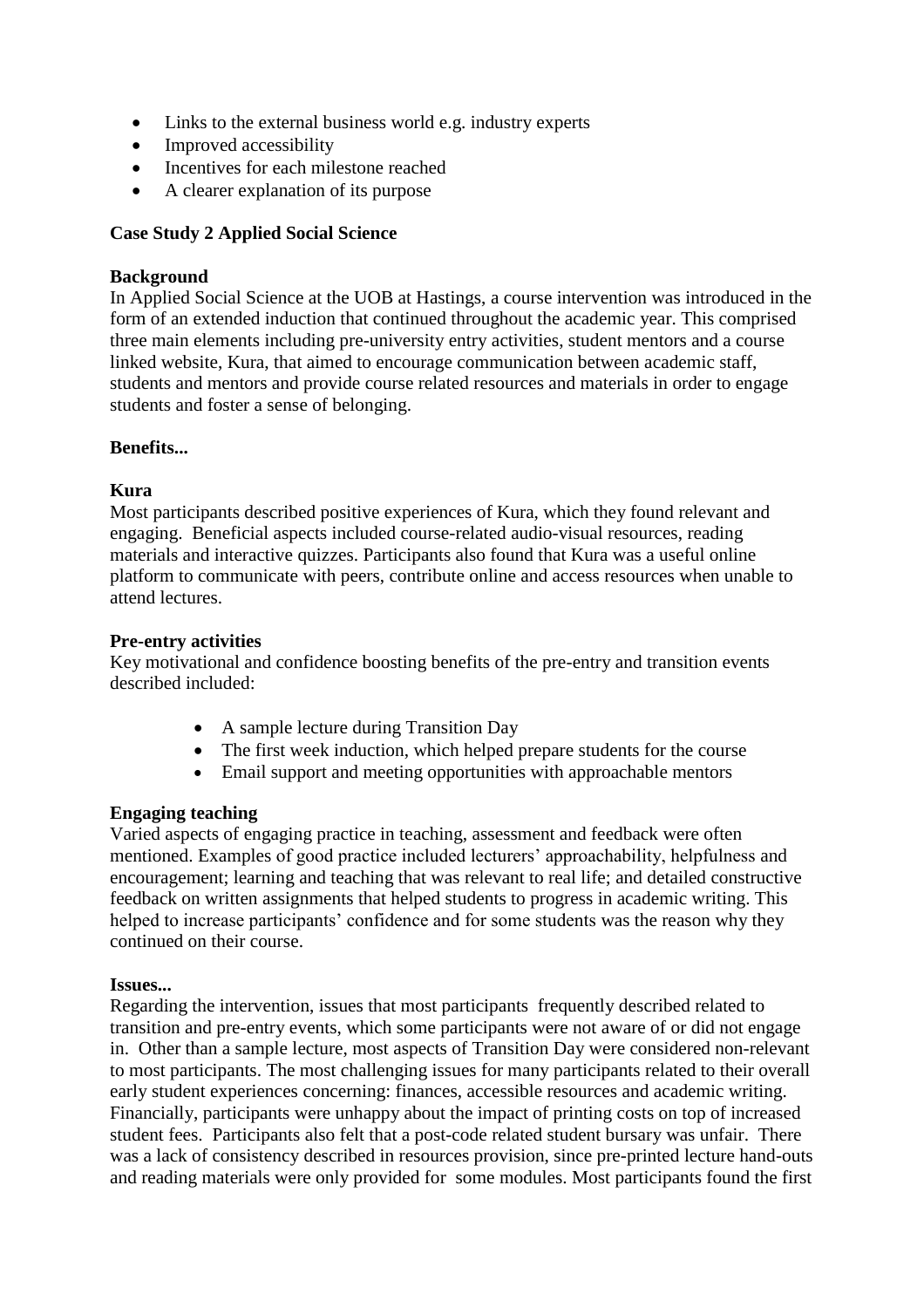essay assignment challenging, and felt they had not received sufficient early writing support sessions to help prepare them for this assignment.

#### **Development opportunities....**

#### **Finances**

Participants suggested that pre-printed hand-outs and reading materials could be provided for all modules, which might affect some students' decisions to stay on the course. Participants also felt that the student bursary scheme allocated according to postcode needed adjusting in order to make it fairer.

#### **Resources**

In addition to staff providing pre-printed lecture hand outs and reading materials, participants wanted more library books on reading lists to be available.

#### **Academic writing support**

There was general agreement that an academic writing session on how to write and structure an essay early in the first semester would be helpful in increasing students' confidence about writing their first essay.

#### **Case Study 3 – Digital Media**

#### **Background**

The Digital Media and Digital Media Development intervention aimed to support students' success and retention through an extended induction from pre-entry to the middle of the first semester. The purpose was to enhance students' perceptions of belonging on their course and to a peer community of practice. The intervention was designed to be relevant to the Digital Media curriculum. Activities included: a pre-entry 'challenge' circulated via email and through a course area of the UOB's Blackboard virtual learning environment, Studentcentral; course preparation during Welcome Week; and a group assignment to design a mobile app.

#### **Benefits....**

#### **Extended induction**

All participants took part in the extended induction activities. Participants suggested that the extended induction helped to strengthen their peer community, communication and relationships with staff and provide work related course activities.

#### **Pre-entry activities**

Some focus group participants found that the pre-entry on-line challenge, 'Count Down to Uni Challenge' useful. This involved each student on the course creating an online superhero identity accompanied by text about them-selves. Participants who engaged in and completed this challenge found it an effective means to connect with lecturers and students on the course. Hence for some students, this helped to achieve the intervention's aim of enhancing the students' sense of starting to belong to a course community of practice.

#### **Group assignment - designing an app**

Most participants agreed that designing a mobile app as a group assignment was an effective way to engage as a member of a course community of practice, encouraging students to learn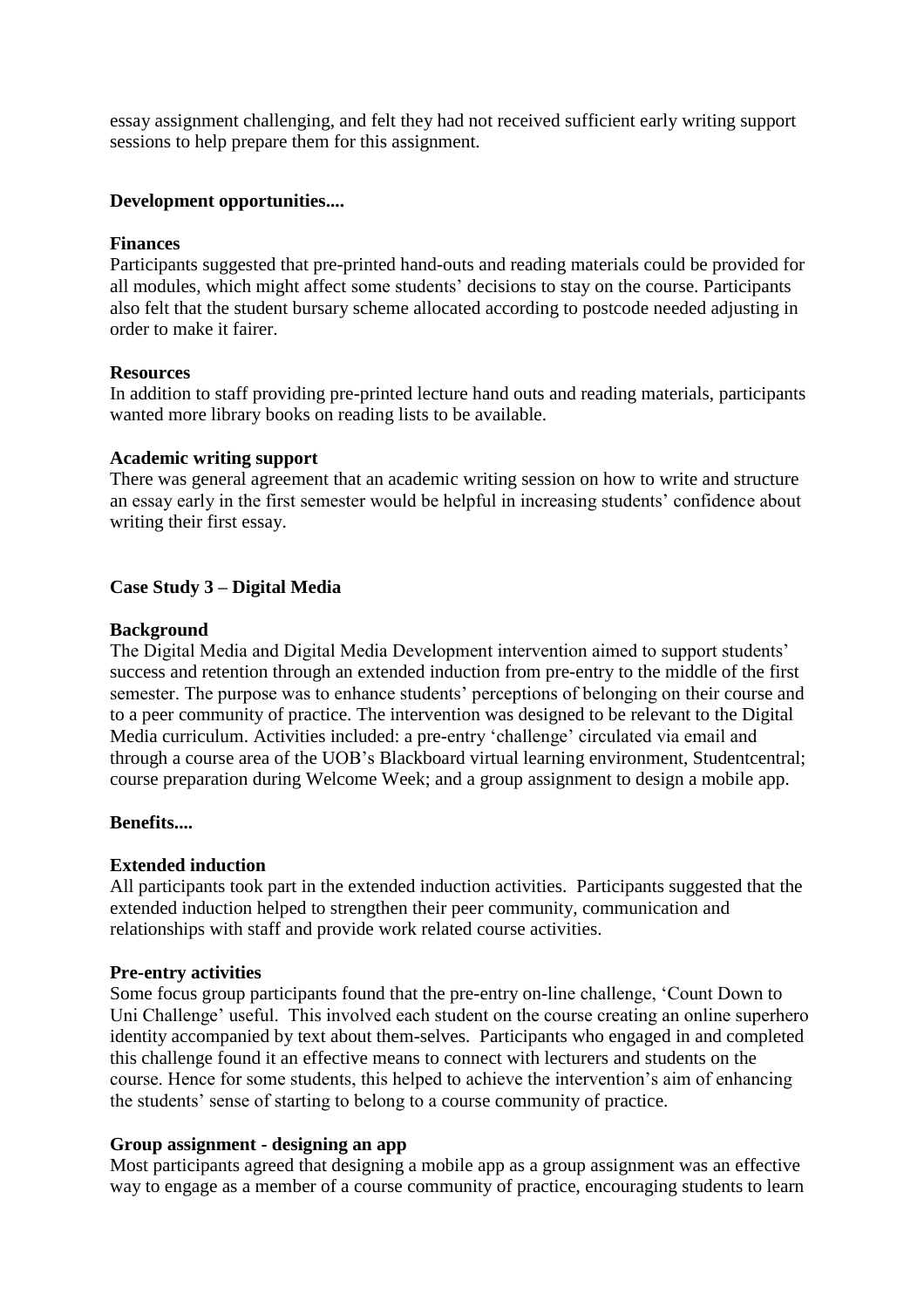to work as a team, share ideas and overcome the challenges of teamwork, thus gaining a sense of achievement and greater confidence.

#### **Practical nature of the course**

In addition to beneficial aspects of the intervention, participants were enthusiastic about the course itself whose practical, technical and creative aspects were found to be engaging rather than an overly theoretical focus. Participants agreed that the broad technical nature of the course provided a sound basis for future employment.

#### **Work experience and networking opportunities**

Students were excited by visiting a local employment agency, which gave them opportunities to find out more about future potential employers and their possible future careers.

#### **Designing a website**

Designing a website from scratch provided most participants with greater confidence and a strong sense of achievement. There was general agreement that achieving this important step would enhance students' chances of future employment within their industry.

#### **Developing an on-line community of practice**

Over time most students had developed an online community of practice, partly through Facebook and partly through the online aspects of the course. Online communication with peers and lecturers was described as fast and convenient. Through Facebook participants were able to share ideas and resources, which provided mutual support for learning.

#### **Issues...**

In terms of the intervention, some students did not engage in the pre-entry activity and did not find it useful. In addition, participants described other aspects of their first year experience in Digital Media courses that were challenging. One facet that participants found most difficult was group work. A few participants complained that some group members did not contribute equally to the group assignment, which put more pressure on hardworking students and endangered their chances of achieving a higher grade. Group grading was described as unfair in this context. Other challenges that participants often mentioned included finding an appropriate work-life balance and time management. Practical difficulties that students often described related to travel and inconvenient timing of lectures, seminars or meetings.

#### **Development opportunities...**

In relation to induction activities participants agreed that icebreaking and group activities, such as designing an app, would be better placed in the first semester rather than the second as this helps to foster a sense of community of practice and bonding amongst students. Since participants benefited from visiting an employment agency in Brighton, they suggested that more similar trips, and work placements in the local media industry would help to motivate them. One participant had set up a Facebook group involving other participants to share tips and information and organise meetings, and there was agreement that such a Facebook group for all students on the course would be beneficial. Participants also suggested that students on the digital media course could help design Studentcentral to enhance its' accessibility and engagement.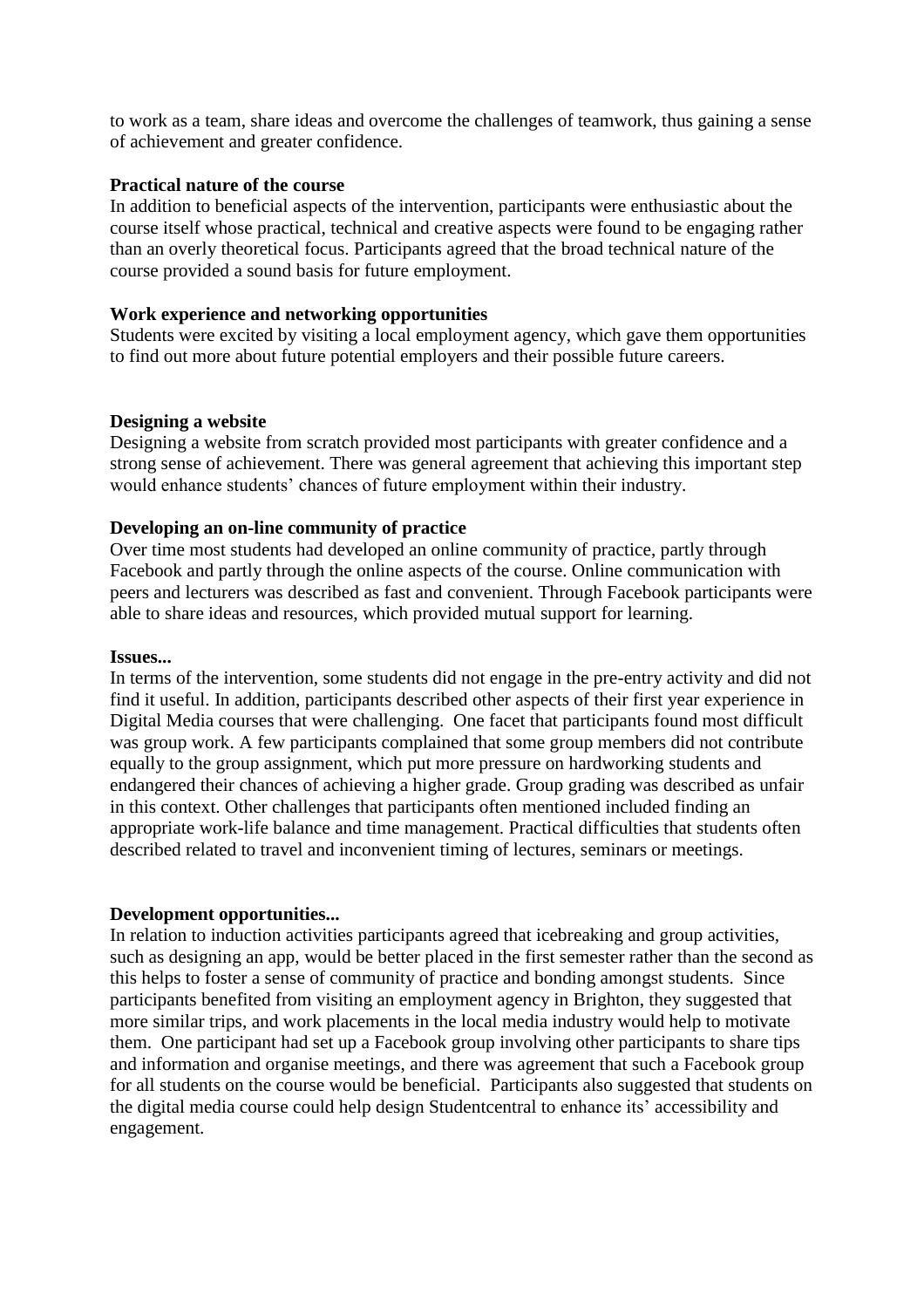## **Discussion**

Linking back to the Communities of Practice conceptual framework and additional literature supporting this qualitative evaluation as a part of 'What Works' (Tinto, 2003; Wenger, 2009; Thomas, 2012; Yorke, 2013), key overarching themes that recurred across focus groups are categorised here as: belonging to the university and course, engagement, confidence and challenges.

### **a. Belonging to the University – feeling welcome and developing a student identity**

Across focus groups participants described varied ways in which they felt that they belonged to the University. Supported by Thomas' earlier work (2012), factors that students described which enhanced their feelings of belonging and student identity in this study related mainly to people, friendship and communication including:

- the welcoming University environment (e.g. taking part in University extracurricular activities)
- making new friends, being among people of a similar age and maturity and being in the same boat as other students
- having parents who value education and sharing their values
- receiving regular emails and practical help from University support and academic staff
- support from mentors, personal tutors or international tutors

Facilitated by such provision, activities, values and interactions, developing a sense of belonging was identified by our research as an important step in cultivating HE learner identities. It served as a basis from which participants developed 'their own practices, routines, rituals, artifacts, symbols, conventions, stories, and histories' (Wenger, 2009:213) linked to the university. Hence, participants cemented their identities as learners and members of a community of practice through social participation. This is reiterated by Thomas (2012) who argues that finding friends and feeling part of an institution and course are argued to be a necessary starting point for academic success.

### **b. Belonging to the course: communities of practice**

Supported by Wenger (2009) and Tinto (2003), belonging to a course peer learning community, both face to face and online, was a strong overarching theme that emerged across focus groups in this research. Participants described different aspects of belonging to a community of practice they found beneficial:

- working as a team, collaborating, shared goals and mutual respect
- contributing individual strengths, sharing ideas, discussion and debate
- online communication through Facebook, Kura, Basecamp and My Uni Course
- employability through learning to work as a team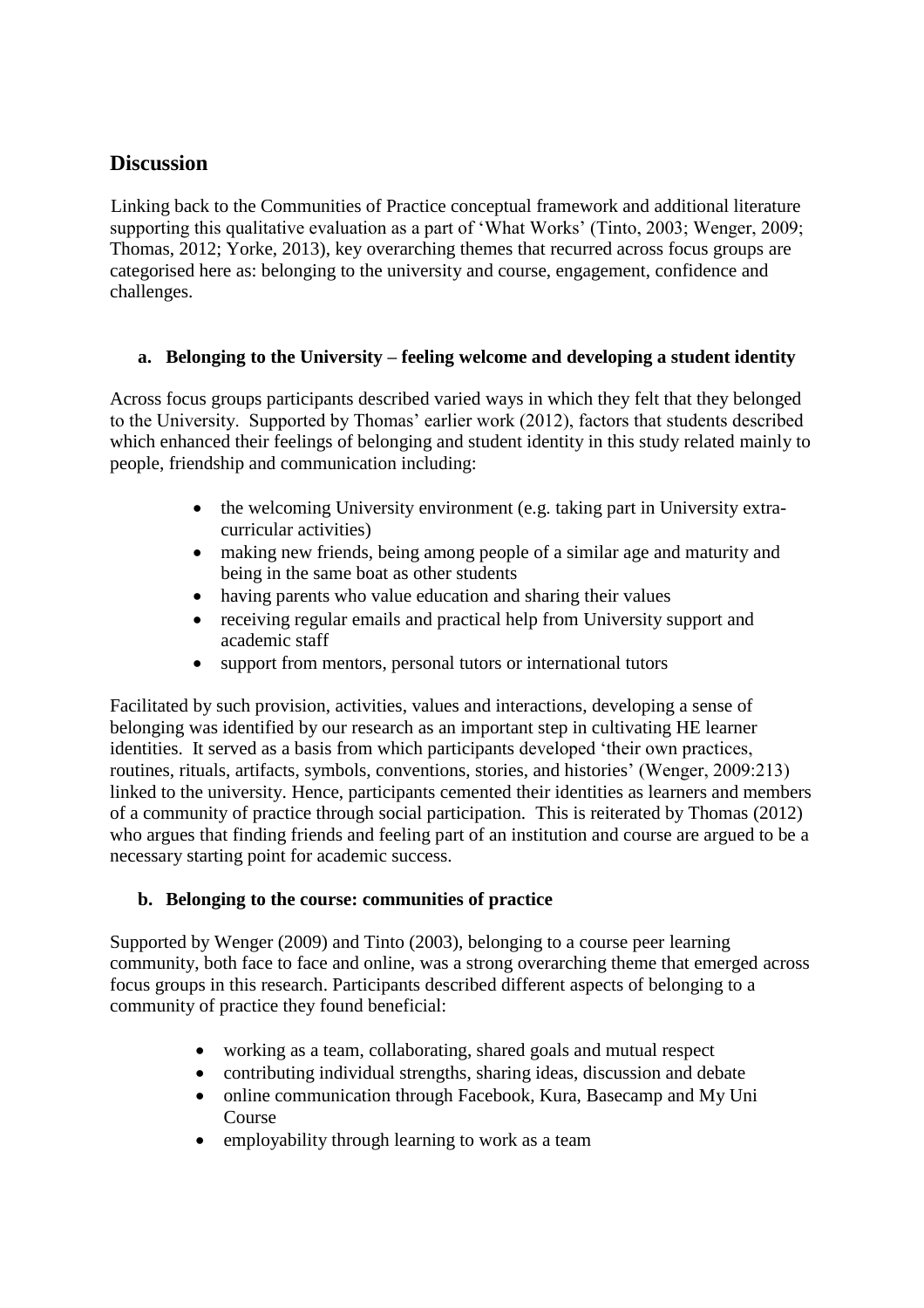For research participants, learning thus involved engaging with and contributing to learning communities. As Wenger (2009) suggests, communities of practice create practices of what needs to be done; and in HE, learning that is most personally transformative turns out to be learning that involves membership of communities of practice. In this context, principles of shared knowledge, knowing and responsibility (Tinto, 2003) are important facets of belonging and engagement.

## **c. Engagement**

In their recommendations for student retention and success, Yorke and Longden (2008) emphasised institutional commitments to learning and engagement and treating curriculum issues as an academic and social milieu. Enjoyable and exciting aspects of starting degrees that engaged students were often described by participants in this study as:

- the intellectual challenge of working at a higher level and developing critical thinking skills
- being thrown in at the deep end, independent learning and freedom to work creatively
- love of their subject
- being in a new place and meeting new people
- working collaboratively and in groups, both face to face and online
- inspirational teaching, lecturers' enthusiasm, warmth and encouragement
- connecting online resources and activities (Kura, Basecamp and My Uni Course) to learning

Students' involvement in educationally purposive activities has been associated with student success (Trowler, 2010), and it is notable from the focus group discussions that developing learner identities and belonging to communities of practices are recurring themes, and also key aspects of unviersity life that engage students with their learning.

### **d. Confidence**

As Yorke (2013) and Thomas (2012) establish, confidence is a central block for student engagement and retention. Confidence building aspects of students' early experiences of starting their degrees that were often mentioned across focus groups in our research included:

- achieving academic success and building on previous learning
- positive constructive feedback from academic staff
- approachability of academic and support staff, and mentors
- leadership opportunities e.g. being a student rep
- work related experiences
- working successfully as part of a team
- developing effective time management: e.g. work life balance
- experiences of living independently e.g. learning to cook
- the safety net of course related online environments e.g. Kura and My Uni Course

Confidence building experiences have been associated with increased intention to persist with university education; and Thomas (2012) found that academic, social and professional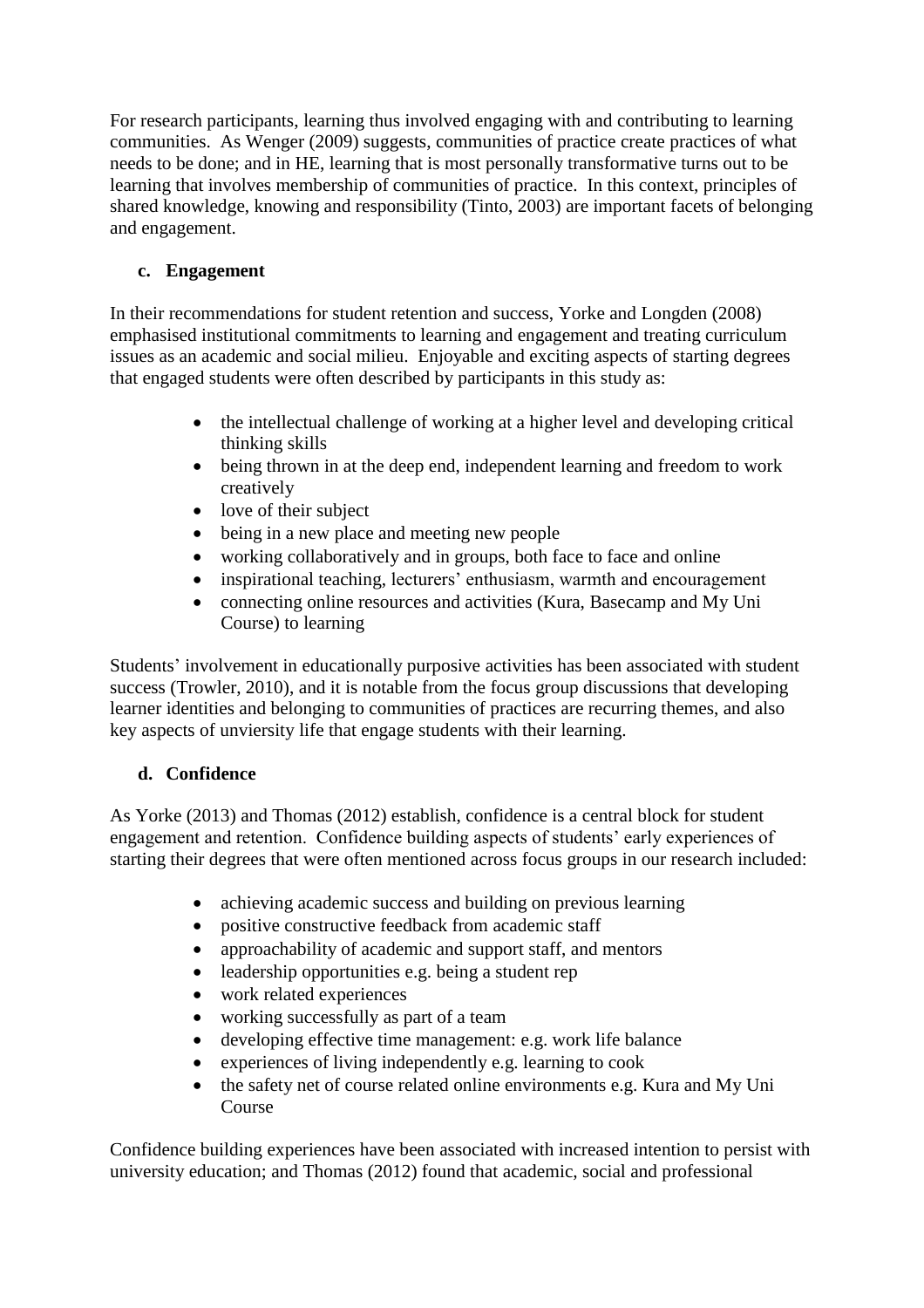services make an important contribution to the development of some students' confidence. In the case of our focus group discussants, sense-making and meaning-making associated with developing HE learner identities through academic and non-academic activities bolstered their confidence, a building block for further engagement with learning.

### **e. Challenges**

Aspects of early first year experiences that many participants found demotivating included some course related transition events or activities at the beginning of the first semester that were meant to help students settle in, but which most participants did not find engaging. Such activities were not related to academic course content, but more to social integration or settling in, an issue that is flagged up as strategically important by Thomas' (2012) for institutions to foster engagement and belonging. Other problems that participants mentioned across focus groups related to technical difficulties when working online, related to receiving emails, logging into Studentcentral or accessing information or websites. Another challenge, which many participants across focus groups described was the sense of being overwhelmed by information, and the pace of teaching and learning and activities in the early stages of the first semester.

### **Practical implications**

In highlighting both the positive and challenging early experiences of first year students within and across disciplines, this study identifies three key areas of importance to educational developers. First, it is important to consider how curricula and teaching might be developed and reorganised to provide for sustained engagement between teachers and students, and peer-to-peer interactions, to enhance student learning communities. Our study suggests that students differ in their articulations of what engages them in different disciplines, but most acknowledge the benefits of learning communities both online and in person across disciplines. Building student engagement means enhancing processes and structures that foster learning communities, virtual or face-to-face, in ways that are responsive to the needs of increasingly diverse students. Attention to minimising technical hitches and designing manageable chunks of learning are important.

Second, it is equally important to seek ways in which retention interventions, curricula, teaching and wider organisational support might help to convey the message to increasingly diverse students that they belong. A sense of belonging can be cultivated by a range of university provisions, both academic and extracurricular. Some attention is also needed to individualise meaning-making processes associated with learners' identity development that transcend current university provisions. Provisions should cater for a broader range of students' individual needs related to housing, transport, finance and work-life balance (related to their multiple identities and social worlds).

Third, as Wenger (2009) establishes, the development of learning practices, from an organisational viewpoint, involves sustaining interconnected communities of practice. Educational developers might pay greater attention to varied communities of practice of first year students (such as social media, or in different disciplines) and integrate these in retention activities aimed at fostering engagement and belonging. For instance, our study reveals that Facebook was more effective in engaging many students, than some university designed online communication systems.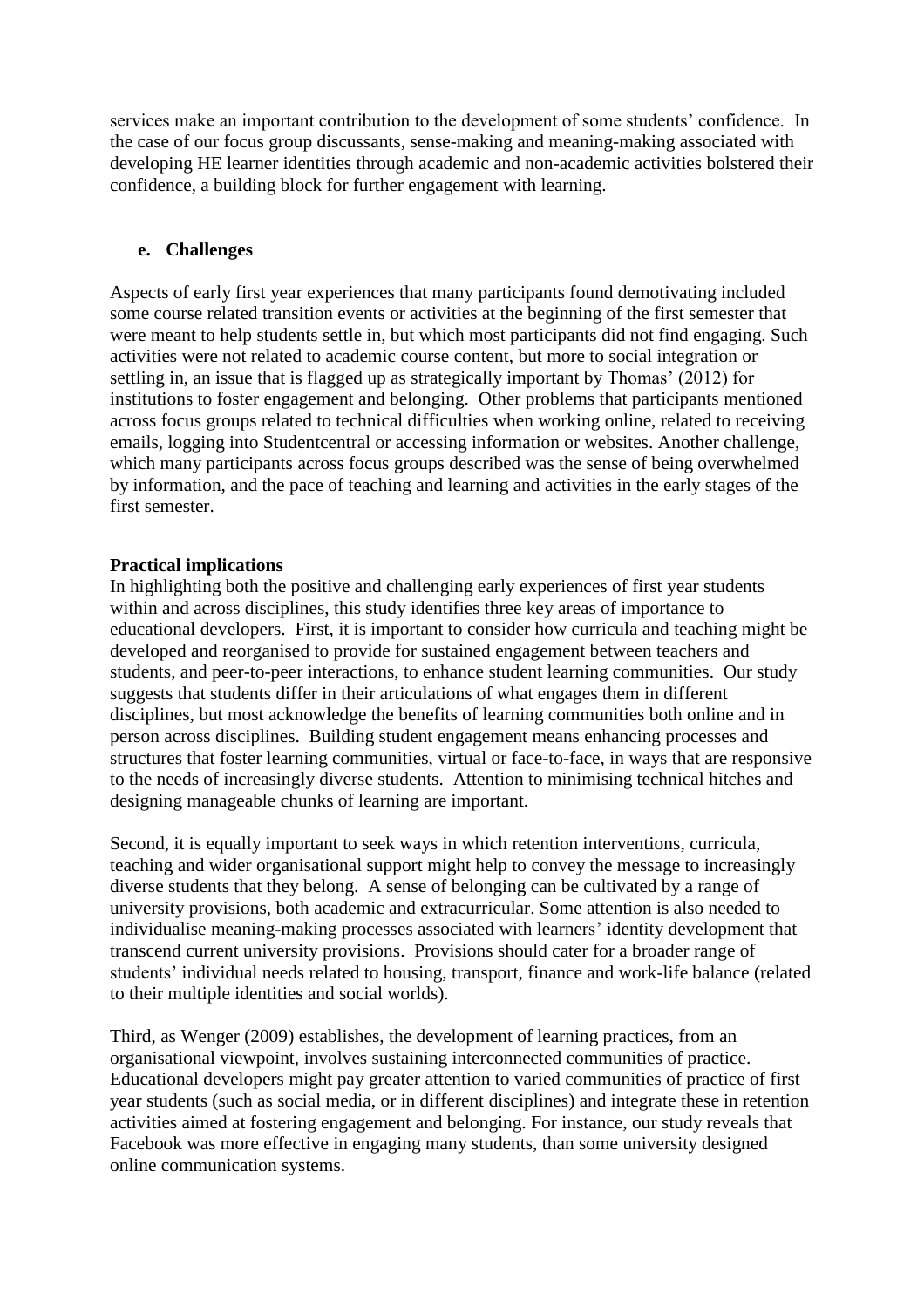### **Conclusion**

In conclusion, we argue that learning communities play an important role in fostering a sense of belonging and engaging students in learning. Generally participants across focus groups were engaged in learning and being at university with the data suggesting that the key dimensions of Wenger's (2009) social learning theory (meaning, identity, community and practice) are in place for some learners. Students felt a sense of belonging to the University and their course, and were developing a strong identity as students in their disciplines, an area also identified by Thomas (2012) as important for retention. A strong emergant theme relating to students' sense of belonging on their course, was their membership of a peer community of practice where face to face and online collaboration, communication and discussion increased student engagement, confidence and belonging, also emphasised as important by Wenger (2009) and Tinto (2003).

Research participants appeared to have mainly positive experiences of learning, teaching, assessment and pastoral support when starting their degrees and settling in to university that impacted positively on motivation, sense of belonging, confidence and engagement, Yorke's (2013) conceptual thematic categories. Participants' sense of belonging, when considered as meaning academic and social engagement was high. Students' sense of being accepted, valued, included and encouraged by others (teachers and peers) (Thomas, 2012) was evidenced by the focus group discussions.

However, participants expressed mixed feelings regarding interventions designed to help support their transition into starting their course, where positive experiences generally related to activities which were directly relevant to their course content, such as sample lectures, and where less positive experiences related to activities which students found irrelevant, such as writing about social integration during Fresher's week. Many participants across groups talked about being overwhelmed by information and the pace of work and life when starting university and courses. In addition, some participants across groups talked about frustrating online difficulties at the beginning of the first semester.

While the first stage of our ongoing qualitative study provides useful insights into what works for students in terms of fostering their sense of belonging, engagement and confidence for learning, further research is required into the nuanced factors that inhibit and enable student success in varied contexts. We acknowledge that the size of our samples are small and that students were self-selecting, and that more studies are required to provide deeper insights into context-specific factors that foster a sense of belonging and build engagement in different universities.

### **Acknowledgments**

With thanks to: Rachel Bowden, Julie Fowlie, Marylynn Fyvie-Gauld, Elizabeth Guy and Gina Wisker from the University of Brighton What Works team